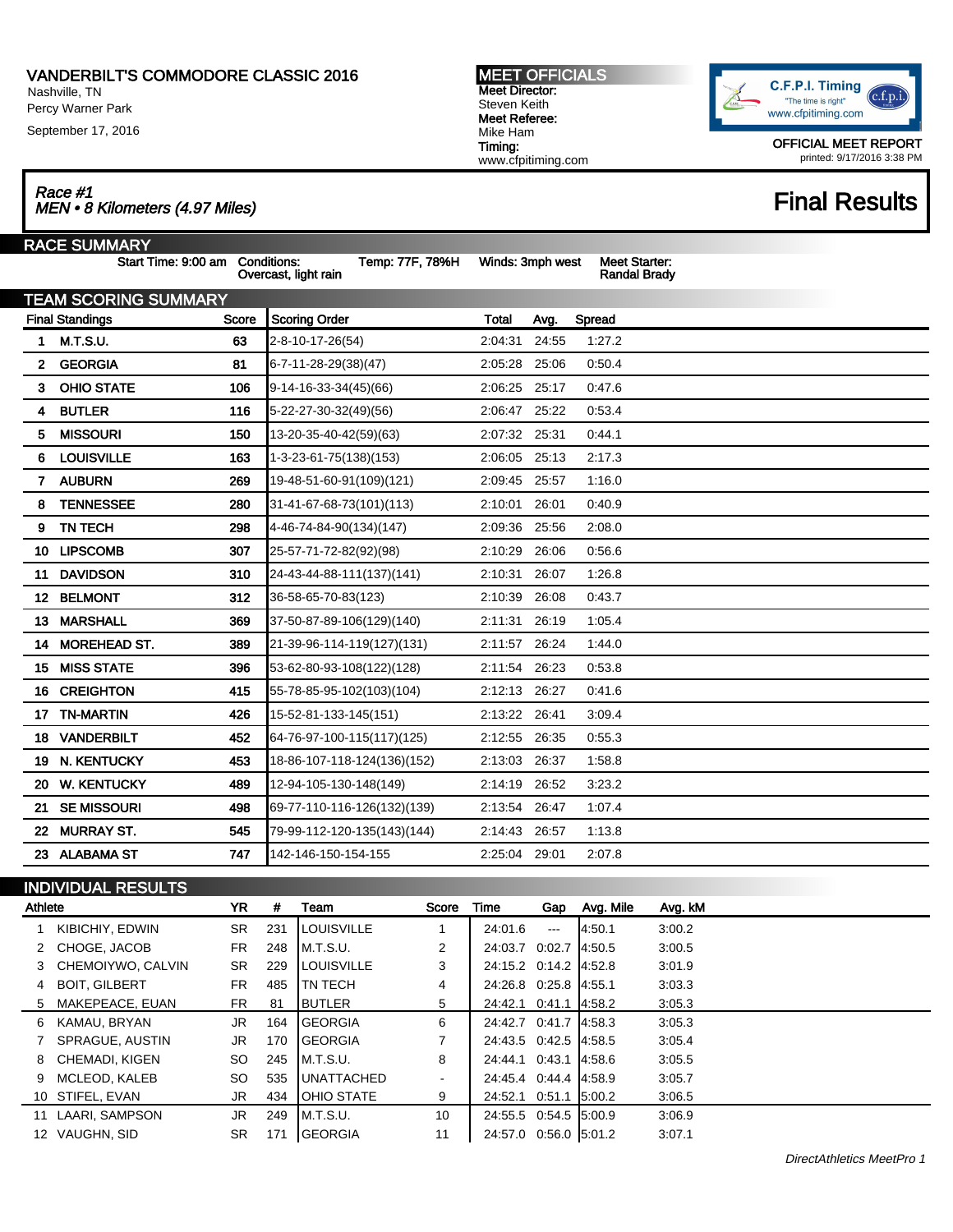Nashville, TN Percy Warner Park

September 17, 2016

MEET OFFICIALS Meet Director: Steven Keith Meet Referee: Mike Ham Timing: www.cfpitiming.com



OFFICIAL MEET REPORT printed: 9/17/2016 3:38 PM

### Race #1 Race #1<br>MEN • 8 Kilometers (4.97 Miles) Final Results

|         | <b>INDIVIDUAL RESULTS (cont'd)</b> |           |            |                   |                |                       |     |           |         |  |  |
|---------|------------------------------------|-----------|------------|-------------------|----------------|-----------------------|-----|-----------|---------|--|--|
| Athlete |                                    | YR        | $\pmb{\#}$ | Team              | Score          | Time                  | Gap | Avg. Mile | Avg. kM |  |  |
|         | 13 TAKELE, ENDALOW                 | JR        | 577        | W. KENTUCKY       | 12             | 25:01.1 1:00.1        |     | 5:02.0    | 3:07.6  |  |  |
|         | 14 LOCKLEY, OLIVER                 | <b>SR</b> | 317        | <b>MISSOURI</b>   | 13             | 25:01.2 1:00.2 5:02.1 |     |           | 3:07.6  |  |  |
|         | 15 LOMONG, ALEX                    | <b>FR</b> | 430        | <b>OHIO STATE</b> | 14             | 25:01.5 1:00.5 5:02.1 |     |           | 3:07.7  |  |  |
|         | 16 KURGAT, EDWIN                   | <b>FR</b> | 508        | <b>TN-MARTIN</b>  | 15             | 25:10.5 1:09.5 5:03.9 |     |           | 3:08.8  |  |  |
|         | 17 MANDEL, JAKE                    | JR        | 431        | <b>OHIO STATE</b> | 16             | 25:14.1 1:13.1 5:04.6 |     |           | 3:09.3  |  |  |
| 18      | RONO, HILLARY                      | <b>SR</b> | 252        | M.T.S.U.          | 17             | 25:16.9 1:15.9 5:05.2 |     |           | 3:09.6  |  |  |
|         | 19 SCHILLE, ANDREW                 | <b>SO</b> | 408        | N. KENTUCKY       | 18             | 25:17.8 1:16.8 5:05.4 |     |           | 3:09.7  |  |  |
|         | 20 WYSS, KEVIN                     | JR        | 44         | <b>AUBURN</b>     | 19             | 25:20.1 1:19.1 5:05.8 |     |           | 3:10.0  |  |  |
|         | 21 DUBRICK, MARC                   | JR        | 312        | <b>MISSOURI</b>   | 20             | 25:21.0 1:20.0 5:06.0 |     |           | 3:10.1  |  |  |
|         | 22 ABDULKARIM, FARAH               | <b>FR</b> | 342        | MOREHEAD ST.      | 21             | 25:23.8 1:22.8        |     | 5:06.6    | 3:10.5  |  |  |
|         | 23 PRIDDEY, JACOB                  | <b>SO</b> | 83         | <b>BUTLER</b>     | 22             | 25:24.6 1:23.6        |     | 5:06.8    | 3:10.6  |  |  |
|         | 24 YATOR, GEORGE                   | <b>SR</b> | 236        | <b>LOUISVILLE</b> | 23             | 25:25.5 1:24.6        |     | 5:06.9    | 3:10.7  |  |  |
|         | 25 BREWSTER, WILL                  | <b>SR</b> | 121        | <b>DAVIDSON</b>   | 24             | 25:26.8 1:25.8 5:07.2 |     |           | 3:10.8  |  |  |
|         | 26 LEBER, BRENT                    | <b>FR</b> | 202        | <b>LIPSCOMB</b>   | 25             | 25:29.7 1:28.7 5:07.8 |     |           | 3:11.2  |  |  |
|         | 27 CHERUIYOT, AMOS                 | JR        | 246        | M.T.S.U.          | 26             | 25:30.9 1:29.9        |     | 5:08.0    | 3:11.4  |  |  |
|         | 28 JOHNSON, BOBBY                  | JR        | 77         | <b>BUTLER</b>     | 27             | 25:31.4 1:30.4 5:08.1 |     |           | 3:11.4  |  |  |
|         | 29 NAVARRO, DANIEL                 | JR        | 168        | <b>GEORGIA</b>    | 28             | 25:31.7 1:30.7 5:08.2 |     |           | 3:11.5  |  |  |
|         | 30 WESTOG, ERIC                    | JR        | 172        | <b>GEORGIA</b>    | 29             | 25:33.1 1:32.1 5:08.5 |     |           | 3:11.6  |  |  |
|         | 31 LUMBAR, MATT                    | JR        | 80         | <b>BUTLER</b>     | 30             | 25:33.7 1:32.7 5:08.6 |     |           | 3:11.7  |  |  |
|         | 32 LONG, ZACH                      | <b>SO</b> | 469        | <b>TENNESSEE</b>  | 31             | 25:34.8 1:33.8        |     | 5:08.8    | 3:11.8  |  |  |
|         | 33 LEVERENZ, JOHNNY                | <b>SO</b> | 79         | <b>BUTLER</b>     | 32             | 25:35.4 1:34.4 5:08.9 |     |           | 3:11.9  |  |  |
|         | 34 BLANK, KEVIN                    | JR        | 424        | <b>OHIO STATE</b> | 33             | 25:37.6 1:36.6 5:09.4 |     |           | 3:12.2  |  |  |
|         | 35 WOOD, AARON                     | <b>FR</b> | 435        | <b>OHIO STATE</b> | 34             | 25:39.7 1:38.7 5:09.8 |     |           | 3:12.5  |  |  |
|         | 36 COOK, ZACH                      | <b>SO</b> | 311        | <b>MISSOURI</b>   | 35             | 25:39.8 1:38.8        |     | 5:09.8    | 3:12.5  |  |  |
|         | 37 EVANS, LUKE                     | JR        | 60         | <b>BELMONT</b>    | 36             | 25:42.7 1:41.7 5:10.4 |     |           | 3:12.8  |  |  |
|         | 38 MINOR, ALEX                     | <b>FR</b> | 267        | MARSHALL          | 37             | 25:43.1 1:42.1        |     | 5:10.5    | 3:12.9  |  |  |
|         | 39 MALANOSKI, MORGAN               | <b>SR</b> | 165        | <b>GEORGIA</b>    | (38)           | 25:43.1 1:42.1        |     | 5:10.5    | 3:12.9  |  |  |
|         | 40 MOAKLER, JUSTIN                 | <b>SO</b> | 348        | MOREHEAD ST.      | 39             | 25:43.5 1:42.5 5:10.6 |     |           | 3:12.9  |  |  |
|         | 41 COOK, JORDAN                    | <b>SR</b> | 310        | <b>MISSOURI</b>   | 40             | 25:44.3 1:43.3 5:10.7 |     |           | 3:13.0  |  |  |
|         | 42 ROBINSON, WESLEY                | <b>SO</b> | 472        | TENNESSEE         | 41             | 25:44.5 1:43.5 5:10.8 |     |           | 3:13.1  |  |  |
|         | 43 RUSSO, LUCA                     | <b>SR</b> | 318        | <b>MISSOURI</b>   | 42             | 25:45.3 1:44.3 5:10.9 |     |           | 3:13.2  |  |  |
|         | 44 MCMANUS, DECLAN                 | <b>SO</b> | 536        | UNATTACHED        | $\blacksquare$ | 25:46.8 1:45.8 5:11.2 |     |           | 3:13.3  |  |  |
|         | 45 CARMACK, DYLAN                  | <b>SO</b> | 122        | <b>DAVIDSON</b>   | 43             | 25:47.2 1:46.2 5:11.3 |     |           | 3:13.4  |  |  |
|         | 46 THOMAS, SAM                     | <b>FR</b> | 127        | <b>DAVIDSON</b>   | 44             | 25:48.6 1:47.6 5:11.6 |     |           | 3:13.6  |  |  |
|         | 47 REDD, JORDAN                    | <b>SR</b> | 432        | <b>OHIO STATE</b> | (45)           | 25:50.5 1:49.5 5:12.0 |     |           | 3:13.8  |  |  |
|         | 48 BERNARD, SIGEI                  | <b>FR</b> | 484        | TN TECH           | 46             | 25:50.9 1:49.9 5:12.0 |     |           | 3:13.9  |  |  |
|         | 49 MOSES, JON                      | JR        | 167        | <b>GEORGIA</b>    | (47)           | 25:51.0 1:50.0 5:12.1 |     |           | 3:13.9  |  |  |
|         | 50 GOMEZ, MITCHELL                 | JR        | 38         | <b>AUBURN</b>     | 48             | 25:52.2 1:51.2 5:12.3 |     |           | 3:14.0  |  |  |
| 51      | COLLIER, JONATHAN                  | JR        | 76         | <b>BUTLER</b>     | (49)           | 25:52.7 1:51.7 5:12.4 |     |           | 3:14.1  |  |  |
|         | 52 GREEN, DANIEL                   | SO        | 263        | <b>MARSHALL</b>   | 50             | 25:53.2 1:52.2 5:12.5 |     |           | 3:14.1  |  |  |
|         | 53 CURLES, WESLEY                  | JR        | 37         | <b>AUBURN</b>     | 51             | 25:53.3 1:52.3 5:12.5 |     |           | 3:14.2  |  |  |
|         | 54 FORD, RYAN                      | <b>FR</b> | 506        | <b>TN-MARTIN</b>  | 52             | 25:55.4 1:54.4 5:13.0 |     |           | 3:14.4  |  |  |
|         | 55 REISER, QUINTIN                 | <b>SO</b> | 294        | <b>MISS STATE</b> | 53             | 25:56.2 1:55.2 5:13.1 |     |           | 3:14.5  |  |  |
|         | 56 MATELONG, SHADRACK              | <b>SR</b> | 251        | M.T.S.U.          | (54)           | 25:58.5 1:57.5 5:13.6 |     |           | 3:14.8  |  |  |
|         | 57 KLEIN, ERIC                     | <b>SR</b> | 99         | <b>CREIGHTON</b>  | 55             | 26:01.0 2:00.0 5:14.1 |     |           | 3:15.1  |  |  |
|         | 58 JOHNSON, EVAN                   | FR        | 78         | <b>BUTLER</b>     | (56)           | 26:01.4 2:00.4 5:14.2 |     |           | 3:15.2  |  |  |
|         |                                    |           |            |                   |                |                       |     |           |         |  |  |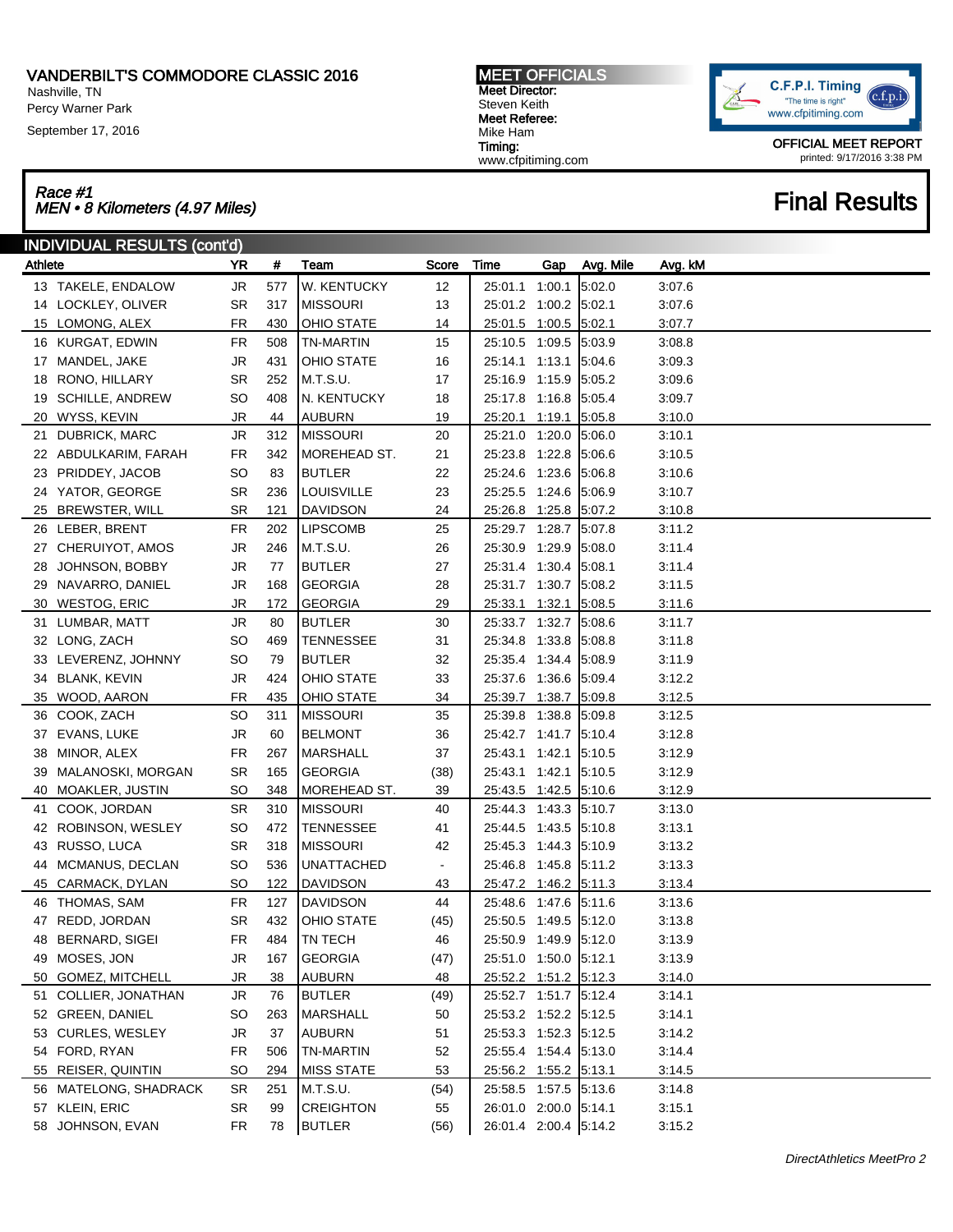Nashville, TN Percy Warner Park

September 17, 2016

### Race #1 Race #1<br>MEN • 8 Kilometers (4.97 Miles) Final Results

MEET OFFICIALS Meet Director: Steven Keith Meet Referee: Mike Ham Timing: www.cfpitiming.com



OFFICIAL MEET REPORT printed: 9/17/2016 3:38 PM

| <b>INDIVIDUAL RESULTS (cont'd)</b> |                         |           |     |                    |                |                       |     |           |         |  |
|------------------------------------|-------------------------|-----------|-----|--------------------|----------------|-----------------------|-----|-----------|---------|--|
| Athlete                            |                         | YR        | #   | Team               | Score          | Time                  | Gap | Avg. Mile | Avg. kM |  |
|                                    | 59 SCHWIND, JONATHAN    | <b>FR</b> | 210 | <b>LIPSCOMB</b>    | 57             | 26:02.4 2:01.4        |     | 5:14.3    | 3:15.3  |  |
|                                    | 60 EDWARDS, MATTHEW     | JR        | 59  | <b>BELMONT</b>     | 58             | 26:02.7 2:01.7 5:14.4 |     |           | 3:15.3  |  |
|                                    | 61 WIDMANN, MICHAEL     | FR.       | 321 | <b>MISSOURI</b>    | (59)           | 26:02.8 2:01.8 5:14.4 |     |           | 3:15.3  |  |
|                                    | 62 PECTOL, WESLEY       | JR        | 40  | <b>AUBURN</b>      | 60             | 26:02.8 2:01.8 5:14.4 |     |           | 3:15.3  |  |
|                                    | 63 FLEACE, DANIEL       | SO        | 230 | <b>LOUISVILLE</b>  | 61             | 26:03.1 2:02.1 5:14.5 |     |           | 3.15.4  |  |
|                                    | 64 MONAGHAN, ANDREW     | <b>SR</b> | 537 | <b>UNATTACHED</b>  | $\blacksquare$ | 26:04.0 2:03.0 5:14.7 |     |           | 3:15.5  |  |
|                                    | 65 BREY, NICK           | JR        | 531 | <b>UNATTACHED</b>  | $\blacksquare$ | 26:04.3 2:03.3 5:14.7 |     |           | 3:15.5  |  |
|                                    | 66 JONES, STEPHEN       | FR.       | 288 | <b>MISS STATE</b>  | 62             | 26:05.7 2:04.7 5:15.0 |     |           | 3:15.7  |  |
|                                    | 67 O'BRIEN, CHRIS       | SO        | 82  | <b>BUTLER</b>      | $\blacksquare$ | 26:06.6 2:05.6 5:15.2 |     |           | 3:15.8  |  |
|                                    | 68 KEENCE, SHELDON      | JR        | 316 | <b>MISSOURI</b>    | (63)           | 26:08.4 2:07.4 5:15.6 |     |           | 3:16.1  |  |
|                                    | 69 VAN GEFFEN, JAKE     | <b>SR</b> | 563 | VANDERBILT         | 64             | 26:08.8 2:07.8 5:15.6 |     |           | 3:16.1  |  |
|                                    | 70 HERNAN, BRIAN        | JR        | 314 | <b>MISSOURI</b>    | $\blacksquare$ | 26:09.3 2:08.3 5:15.7 |     |           | 3:16.2  |  |
| 71                                 | ESTIME, TERRELL         | <b>SO</b> | 162 | <b>GEORGIA</b>     | $\blacksquare$ | 26:10.5 2:09.5 5:16.0 |     |           | 3:16.3  |  |
|                                    | 72 DIDION, ANTHONY      | JR        | 57  | <b>BELMONT</b>     | 65             | 26:11.8 2:10.8 5:16.2 |     |           | 3:16.5  |  |
|                                    | 73 FLEMING, JARED       | <b>SR</b> | 425 | OHIO STATE         | (66)           | 26:12.2 2:11.2 5:16.3 |     |           | 3:16.5  |  |
|                                    | 74 DUHAMEL, GASHAW      | <b>FR</b> | 465 | <b>TENNESSEE</b>   | 67             | 26:12.5 2:11.5 5:16.4 |     |           | 3:16.6  |  |
|                                    | 75 OAKLEY, DARTANIAN    | <b>SO</b> | 470 | <b>TENNESSEE</b>   | 68             | 26:13.6 2:12.6 5:16.6 |     |           | 3:16.7  |  |
|                                    | 76 PLUNKETT, DANIEL     | JR        | 451 | <b>SE MISSOURI</b> | 69             | 26:14.0 2:13.0 5:16.7 |     |           | 3:16.7  |  |
|                                    | 77 GRZYMKOWSKI, JACKSON | FR.       | 61  | <b>BELMONT</b>     | 70             | 26:14.8 2:13.8        |     | 5:16.8    | 3:16.8  |  |
|                                    | 78 JOHNSON, KYLE        | FR.       | 201 | <b>LIPSCOMB</b>    | 71             | 26:15.0 2:14.0        |     | 5:16.9    | 3:16.9  |  |
|                                    | 79 ISRAEL, ZACH         | <b>FR</b> | 200 | <b>LIPSCOMB</b>    | 72             | 26:15.6 2:14.6        |     | 5:17.0    | 3:17.0  |  |
|                                    | 80 HILLSMAN, ANDRE      | JR        | 466 | <b>TENNESSEE</b>   | 73             | 26:15.7 2:14.7 5:17.0 |     |           | 3:17.0  |  |
|                                    | 81 WILLIAMSON, DANIEL   | <b>SR</b> | 492 | <b>TN TECH</b>     | 74             | 26:16.9 2:15.9        |     | 5:17.3    | 3:17.1  |  |
|                                    | 82 LANDIS, LUKE         | SO        | 428 | OHIO STATE         | $\blacksquare$ | 26:17.9 2:16.9        |     | 5:17.5    | 3:17.2  |  |
|                                    | 83 MAGALLANES, JULIEN   | <b>FR</b> | 232 | <b>LOUISVILLE</b>  | 75             | 26:18.8 2:17.8        |     | 5:17.7    | 3:17.4  |  |
|                                    | 84 THOMAS, HARRISON     | FR.       | 562 | VANDERBILT         | 76             | 26:19.3 2:18.3 5:17.8 |     |           | 3:17.4  |  |
|                                    | 85 MATON, MARC          | <b>SR</b> | 450 | <b>SE MISSOURI</b> | 77             | 26:20.7 2:19.7 5:18.0 |     |           | 3:17.6  |  |
|                                    | 86 REINSCHMIDT, PAT     | <b>SR</b> | 105 | <b>CREIGHTON</b>   | 78             | 26:20.7 2:19.7 5:18.0 |     |           | 3:17.6  |  |
|                                    | 87 VENTURA, MARK        | JR        | 380 | MURRAY ST.         | 79             | 26:22.7 2:21.7 5:18.5 |     |           | 3:17.8  |  |
|                                    | 88 YUNK, ERYK           | <b>FR</b> | 297 | <b>MISS STATE</b>  | 80             | 26:23.3 2:22.3        |     | 5:18.6    | 3.17.9  |  |
|                                    | 89 ROGERS, AUSTIN       | <b>FR</b> | 512 | <b>TN-MARTIN</b>   | 81             | 26:24.0 2:23.0        |     | 5:18.7    | 3:18.0  |  |
|                                    | 90 SPEER, RYAN          | <b>SO</b> | 213 | <b>LIPSCOMB</b>    | 82             | 26:26.3 2:25.3 5:19.2 |     |           | 3:18.3  |  |
|                                    | 91 BLIVIN, MATT         | JR        | 56  | <b>BELMONT</b>     | 83             | 26:26.3 2:25.3        |     | 5:19.2    | 3:18.3  |  |
|                                    | 92 CHEPLAK, BRANNON     | <b>FR</b> | 486 | <b>TN TECH</b>     | 84             | 26:26.7 2:25.7        |     | 5:19.2    | 3:18.3  |  |
|                                    | 93 THOMAS, BILLY        | JR        | 84  | <b>BUTLER</b>      | ÷,             | 26:27.1 2:26.1 5:19.3 |     |           | 3:18.4  |  |
|                                    | 94 MARTIN, BILL         |           | 386 | N'VILLE HARRIER    | $\blacksquare$ | 26:27.9 2:26.9 5:19.5 |     |           | 3:18.5  |  |
|                                    | 95 OHNSTAD, JACOB       | JR        | 104 | <b>CREIGHTON</b>   | 85             | 26:29.3 2:28.3 5:19.8 |     |           | 3:18.7  |  |
|                                    | 96 JONES, TYLER         | FR.       | 163 | <b>GEORGIA</b>     | $\blacksquare$ | 26:29.5 2:28.5 5:19.8 |     |           | 3:18.7  |  |
|                                    | 97 BURROWS, RYAN        | SO        | 401 | N. KENTUCKY        | 86             | 26:31.4 2:30.4 5:20.2 |     |           | 3:18.9  |  |
|                                    | 98 SCHMIDT, NICKOLAS    | SO        | 270 | <b>MARSHALL</b>    | 87             | 26:31.8 2:30.8 5:20.3 |     |           | 3:19.0  |  |
|                                    | 99 BALLARD, CHASE       | <b>SO</b> | 529 | <b>UNATTACHED</b>  | $\blacksquare$ | 26:33.6 2:32.6 5:20.6 |     |           | 3:19.2  |  |
|                                    | 100 SCHROEDER, MICHAEL  | JR        | 126 | <b>DAVIDSON</b>    | 88             | 26:34.2 2:33.2 5:20.8 |     |           | 3:19.3  |  |
|                                    | 101 HAYES, WILLIAM      | JR        | 265 | <b>MARSHALL</b>    | 89             | 26:34.5 2:33.5 5:20.8 |     |           | 3:19.3  |  |
|                                    | 102 PATTERSON, PAUL     | SR        | 490 | <b>TN TECH</b>     | 90             | 26:34.7 2:33.8 5:20.9 |     |           | 3:19.3  |  |
|                                    | 103 SPIELER, JAY        | JR        | 42  | <b>AUBURN</b>      | 91             | 26:36.1 2:35.1 5:21.1 |     |           | 3:19.5  |  |
|                                    | 104 OCAMPO, PSALM       | SO        | 205 | LIPSCOMB           | (92)           | 26:38.0 2:37.0 5:21.5 |     |           | 3:19.7  |  |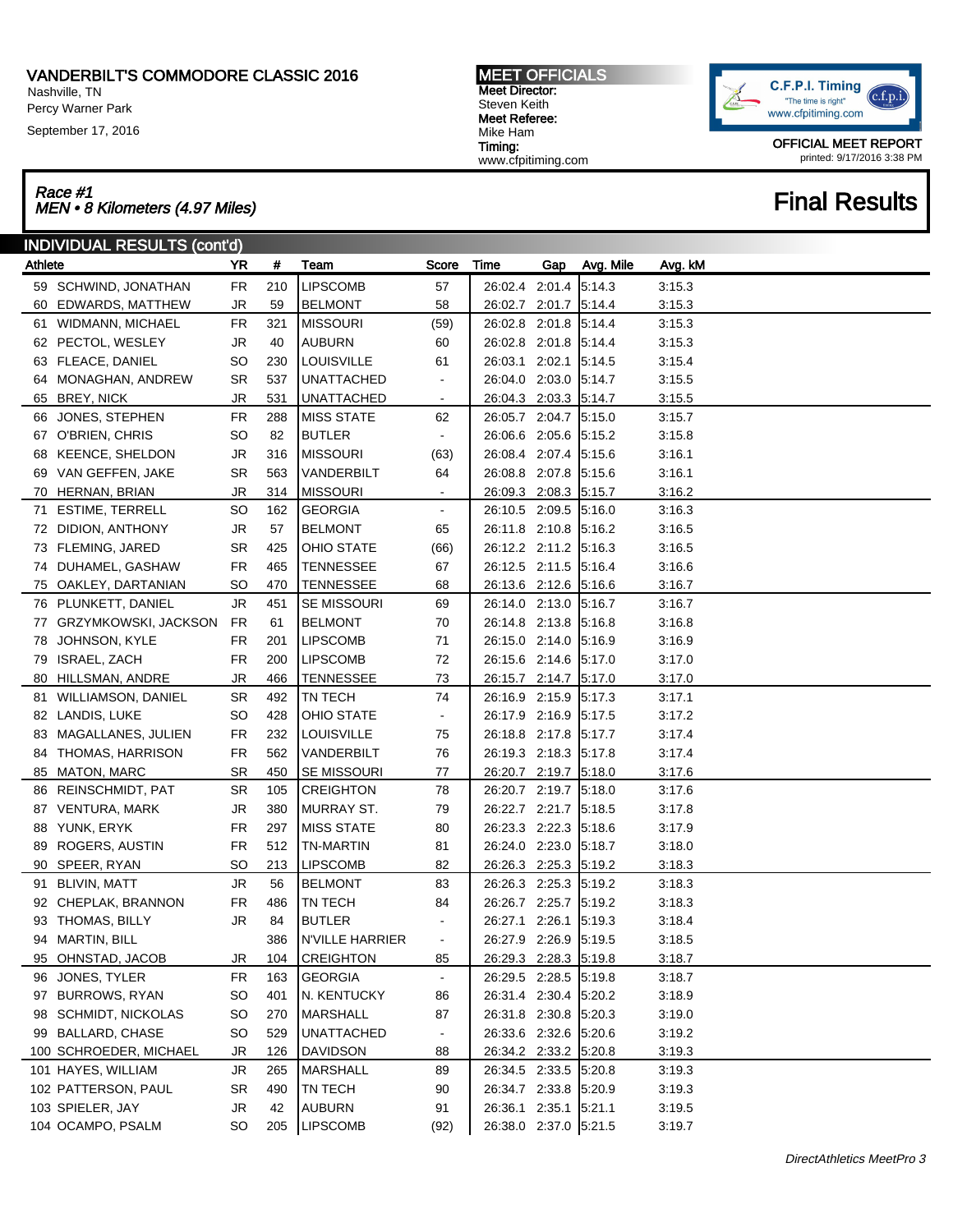Nashville, TN Percy Warner Park

September 17, 2016

# Race #1<br>MEN • 8 Kilometers (4.97 Miles) Final Results

MEET OFFICIALS Meet Director: Steven Keith Meet Referee: Mike Ham Timing: www.cfpitiming.com



OFFICIAL MEET REPORT printed: 9/17/2016 3:38 PM

| <b>INDIVIDUAL RESULTS (cont'd)</b> |           |     |                     |                          |                       |     |           |         |  |  |
|------------------------------------|-----------|-----|---------------------|--------------------------|-----------------------|-----|-----------|---------|--|--|
| Athlete                            | YR        | #   | Team                | Score                    | Time                  | Gap | Avg. Mile | Avg. kM |  |  |
| 105 FOOS, CADEN                    | <b>SO</b> | 287 | <b>MISS STATE</b>   | 93                       | 26:38.3 2:37.3 5:21.6 |     |           | 3:19.8  |  |  |
| 106 SCARBROUGH, TAYLOR             | <b>FR</b> | 573 | <b>W. KENTUCKY</b>  | 94                       | 26:39.3 2:38.3 5:21.8 |     |           | 3:19.9  |  |  |
| 107 MEDD, TY                       | SO.       | 101 | <b>CREIGHTON</b>    | 95                       | 26:39.3 2:38.3 5:21.8 |     |           | 3:19.9  |  |  |
| 108 TOOKE, COREY                   | SO        | 352 | <b>MOREHEAD ST.</b> | 96                       | 26:39.9 2:38.9 5:21.9 |     |           | 3:20.0  |  |  |
| 109 IRVINE, ANDREW                 | FR        | 560 | VANDERBILT          | 97                       | 26:40.5 2:39.5 5:22.0 |     |           | 3:20.1  |  |  |
| 110 SCOTT, JEF                     |           | 525 | UNA-BGL             | $\overline{\phantom{a}}$ | 26:40.6 2:39.6 5:22.1 |     |           | 3:20.1  |  |  |
| 111 GREEN, JOHN                    | FR        | 199 | <b>LIPSCOMB</b>     | (98)                     | 26:41.0 2:40.0 5:22.1 |     |           | 3:20.1  |  |  |
| 112 BALLEAU, ZACH                  | FR        | 373 | MURRAY ST.          | 99                       | 26:41.2 2:40.2 5:22.2 |     |           | 3:20.1  |  |  |
| 113 PELHAM, JONATHAN               | <b>FR</b> | 169 | <b>GEORGIA</b>      | $\blacksquare$           | 26:41.4 2:40.4 5:22.2 |     |           | 3:20.2  |  |  |
| 114 DEFABRIZIO, SAM                | JR        | 557 | VANDERBILT          | 100                      | 26:41.6 2:40.6 5:22.3 |     |           | 3:20.2  |  |  |
| 115 KELLEY, DREW                   | JR        | 468 | <b>TENNESSEE</b>    | (101)                    | 26:42.1 2:41.1 5:22.4 |     |           | 3:20.3  |  |  |
| 116 DEJONG, SPENCER                | <b>SO</b> | 96  | <b>CREIGHTON</b>    | 102                      | 26:42.6 2:41.6 5:22.5 |     |           | 3:20.3  |  |  |
| 117 HOWARD, CHASE                  | FR        | 98  | <b>CREIGHTON</b>    | (103)                    | 26:43.5 2:42.5 5:22.6 |     |           | 3:20.4  |  |  |
| 118 BEILER, BRODY                  | FR        | 197 | <b>LIPSCOMB</b>     | $\blacksquare$           | 26:45.2 2:44.2 5:23.0 |     |           | 3:20.7  |  |  |
| 119 PEPPENHORST, RYAN              | SO.       | 539 | <b>UNATTACHED</b>   | $\blacksquare$           | 26:46.0 2:45.0 5:23.1 |     |           | 3:20.8  |  |  |
| 120 MONKEMEYER, NICHOLAS           | FR        | 102 | <b>CREIGHTON</b>    | (104)                    | 26:46.6 2:45.6 5:23.2 |     |           | 3:20.8  |  |  |
| 121 PIERCY, MATTHEW                |           | 579 | UNA-CREIGHTON       | $\sim$                   | 26:46.8 2:45.8 5:23.3 |     |           | 3:20.8  |  |  |
| 122 CUYEU, JULIEN                  | SO.       | 572 | W. KENTUCKY         | 105                      | 26:47.0 2:46.0 5:23.3 |     |           | 3:20.9  |  |  |
| 123 BAUERS, STEVE                  | <b>FR</b> | 423 | <b>OHIO STATE</b>   | $\blacksquare$           | 26:47.7 2:46.7 5:23.5 |     |           | 3:21.0  |  |  |
| 124 MARTINEZ, STEPHEN              | SO        | 166 | <b>GEORGIA</b>      | $\blacksquare$           | 26:48.2 2:47.2 5:23.6 |     |           | 3:21.0  |  |  |
| 125 SHAFFER, WILLIAM               | JR        | 273 | <b>MARSHALL</b>     | 106                      | 26:48.4 2:47.4 5:23.6 |     |           | 3:21.1  |  |  |
| 126 SANDUSKY, ALEC                 | <b>FR</b> | 406 | N. KENTUCKY         | 107                      | 26:49.4 2:48.4 5:23.8 |     |           | 3:21.2  |  |  |
| 127 ORMAN, TRISTAN                 | SO.       | 292 | <b>MISS STATE</b>   | 108                      | 26:49.9 2:48.9 5:23.9 |     |           | 3:21.2  |  |  |
| 128 CHURITCH, COLEMAN              | JR        | 36  | AUBURN              | (109)                    | 26:50.3 2:49.3 5:24.0 |     |           | 3:21.3  |  |  |
| 129 GROSE, MITCHELL                | JR        | 426 | <b>OHIO STATE</b>   | $\blacksquare$           | 26:50.3 2:49.3 5:24.0 |     |           | 3:21.3  |  |  |
| 130 LENART, DANIEL                 |           | 203 | <b>LIPSCOMB</b>     | $\blacksquare$           | 26:51.3 2:50.3 5:24.2 |     |           | 3:21.4  |  |  |
| 131 ZARATE SADA, JAIME             | <b>SR</b> | 455 | <b>SE MISSOURI</b>  | 110                      | 26:53.1 2:52.1 5:24.6 |     |           | 3:21.6  |  |  |
| 132 JONES, WILL                    | SO.       | 124 | DAVIDSON            | 111                      | 26:53.6 2:52.6 5:24.7 |     |           | 3:21.7  |  |  |
| 133 GALANES, GAVIN                 | JR        | 376 | MURRAY ST.          | 112                      | 26:53.8 2:52.8 5:24.7 |     |           | 3:21.7  |  |  |
| 134 GLOGOVSKY, OWEN                | FR        | 198 | <b>LIPSCOMB</b>     | $\blacksquare$           | 26:56.4 2:55.4 5:25.2 |     |           | 3:22.0  |  |  |
| 135 BINDNER, JOE                   | <b>FR</b> | 463 | <b>TENNESSEE</b>    | (113)                    | 26:57.9 2:56.9 5:25.5 |     |           | 3:22.2  |  |  |
| 136 ZABKA, MITCH                   |           | 216 | <b>LIPSCOMB</b>     | $\blacksquare$           | 26:59.6 2:58.6 5:25.9 |     |           | 3:22.4  |  |  |
| 137 CAREY, MICHAEL                 | SO.       | 75  | <b>BUTLER</b>       | $\blacksquare$           | 27:00.7 2:59.7 5:26.1 |     |           | 3:22.6  |  |  |
| 138 TRENARY, HUNTER                | JR        | 353 | MOREHEAD ST.        | 114                      | 27:02.3 3:01.3 5:26.4 |     |           | 3:22.8  |  |  |
| 139 ARTHUR, DANIEL                 | <b>SR</b> | 554 | VANDERBILT          | 115                      | 27:04.1 3:03.1 5:26.8 |     |           | 3:23.0  |  |  |
| 140 GRIFFIN, BAILEY                | <b>FR</b> | 448 | <b>SE MISSOURI</b>  | 116                      | 27:04.4 3:03.4 5:26.8 |     |           | 3:23.0  |  |  |
| 141 VINCZE, JASON                  | <b>SO</b> | 564 | VANDERBILT          | (117)                    | 27:06.0 3:05.0 5:27.2 |     |           | 3:23.2  |  |  |
| 142 SHAYLOR, SAM                   | <b>FR</b> | 212 | <b>LIPSCOMB</b>     | $\blacksquare$           | 27:06.3 3:05.3 5:27.2 |     |           | 3:23.3  |  |  |
| 143 MANGUS, MICHAEL                | JR        | 403 | N. KENTUCKY         | 118                      | 27:07.7 3:06.7 5:27.5 |     |           | 3:23.5  |  |  |
| 144 WIER, AARON                    | <b>FR</b> | 355 | MOREHEAD ST.        | 119                      | 27:07.7 3:06.7 5:27.5 |     |           | 3:23.5  |  |  |
| 145 TURNER, VINCE                  | <b>SO</b> | 379 | <b>MURRAY ST.</b>   | 120                      | 27:08.3 3:07.3 5:27.6 |     |           | 3:23.5  |  |  |
| 146 JARRELL, NICK                  |           | 427 | OHIO STATE          | $\sim$                   | 27:08.4 3:07.4 5:27.6 |     |           | 3:23.5  |  |  |
| 147 SMITH, ANDY                    | FR        | 41  | <b>AUBURN</b>       | (121)                    | 27:10.0 3:09.0 5:28.0 |     |           | 3:23.7  |  |  |
| 148 AIMABLE, MUHOZI                | JR        | 528 | <b>UNATTACHED</b>   | $\blacksquare$           | 27:11.8 3:10.8 5:28.3 |     |           | 3:24.0  |  |  |
| 149 WEISEL, BEN                    | SO        | 541 | <b>UNATTACHED</b>   | $\blacksquare$           | 27:12.9 3:11.9 5:28.5 |     |           | 3:24.1  |  |  |
| 150 LI, BEN                        |           | 385 | N'VILLE HARRIER     | $\blacksquare$           | 27:13.5 3:12.5 5:28.7 |     |           | 3:24.2  |  |  |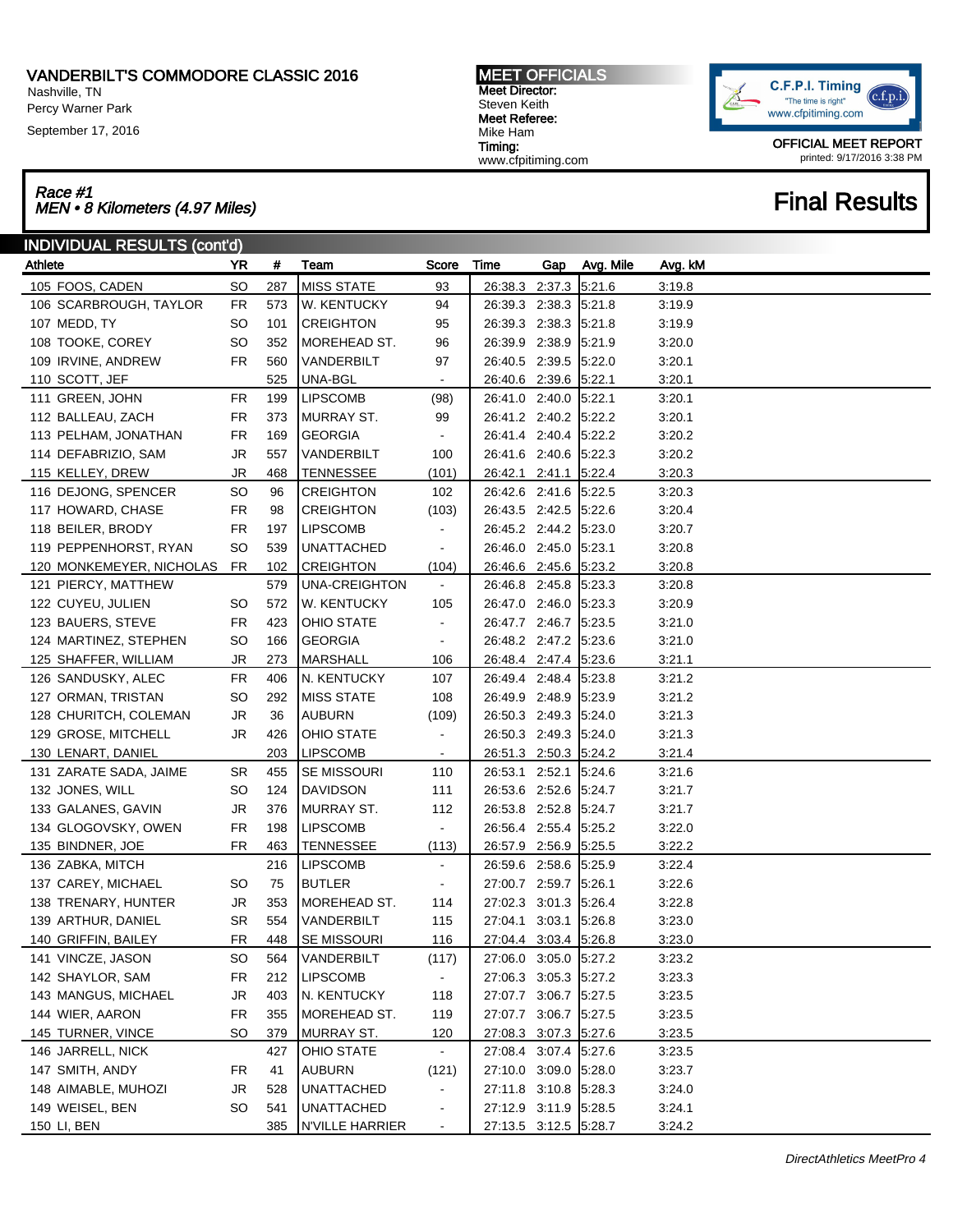Nashville, TN Percy Warner Park

September 17, 2016

| <b>MEET OFFICIALS</b> |
|-----------------------|
| <b>Meet Director:</b> |
| Steven Keith          |
| Meet Referee:         |
| Mike Ham              |
| Timing:               |
| www.cfpitiming.com    |



OFFICIAL MEET REPORT printed: 9/17/2016 3:38 PM

## Race #1<br>MEN • 8 Kilometers (4.97 Miles) Final Results

| <b>INDIVIDUAL RESULTS (cont'd)</b> |           |     |                        |                          |                       |     |           |         |  |  |
|------------------------------------|-----------|-----|------------------------|--------------------------|-----------------------|-----|-----------|---------|--|--|
| Athlete                            | YR        | #   | Team                   | Score                    | Time                  | Gap | Avg. Mile | Avg. kM |  |  |
| 151 GILLAM, TYLER                  | <b>FR</b> | 313 | <b>MISSOURI</b>        | $\blacksquare$           | 27:14.6 3:13.6        |     | 5.28.9    | 3:24.3  |  |  |
| 152 PHELPS, AARON                  | JR        | 293 | <b>MISS STATE</b>      | (122)                    | 27:16.0 3:15.0 5:29.2 |     |           | 3:24.5  |  |  |
| 153 EATON, KADEN                   | SO        | 58  | <b>BELMONT</b>         | (123)                    | 27:16.1 3:15.1 5:29.2 |     |           | 3:24.5  |  |  |
| 154 TAPIA, TRISTAN                 | SO        | 409 | N. KENTUCKY            | 124                      | 27:16.6 3:15.6 5:29.3 |     |           | 3:24.6  |  |  |
| 155 MCBRIDE, MAX                   | <b>SR</b> | 204 | <b>LIPSCOMB</b>        | $\blacksquare$           | 27:17.2 3:16.2 5:29.4 |     |           | 3:24.7  |  |  |
| 156 SUZMAN, EVAN                   | <b>SO</b> | 561 | VANDERBILT             | (125)                    | 27:17.6 3:16.6 5:29.5 |     |           | 3:24.7  |  |  |
| 157 ARMES, ERIK                    | FR        | 35  | AUBURN                 | $\sim$                   | 27:20.6 3:19.6 5:30.1 |     |           | 3:25.1  |  |  |
| 158 REED, CURTIS                   | <b>SO</b> | 453 | <b>SE MISSOURI</b>     | 126                      | 27:21.4 3:20.4 5:30.3 |     |           | 3:25.2  |  |  |
| 159 BROOKSHIRE, GRAYSON            |           | 344 | MOREHEAD ST.           | (127)                    | 27:21.7 3:20.7 5:30.3 |     |           | 3:25.2  |  |  |
| 160 BEAVERS, BLAKE                 | FR        | 286 | <b>MISS STATE</b>      | (128)                    | 27:22.6 3:21.6 5:30.5 |     |           | 3:25.3  |  |  |
| 161 CASOLARO, CALEB                | <b>SO</b> | 556 | VANDERBILT             | $\blacksquare$           | 27:23.3 3:22.3 5:30.6 |     |           | 3:25.4  |  |  |
| 162 GILDARD, JAMES                 | FR        | 533 | <b>UNATTACHED</b>      | $\blacksquare$           | 27:24.0 3:23.0 5:30.8 |     |           | 3:25.5  |  |  |
| 163 LEITCH, MITCH                  | JR        | 429 | OHIO STATE             | $\blacksquare$           | 27:24.5 3:23.5 5:30.9 |     |           | 3:25.6  |  |  |
| 164 SECCURRO, DRAKE                | <b>SR</b> | 272 | <b>MARSHALL</b>        | (129)                    | 27:25.3 3:24.3 5:31.0 |     |           | 3:25.7  |  |  |
| 165 WILSON, KYLE                   | <b>SR</b> | 578 | W. KENTUCKY            | 130                      | 27:27.3 3:26.3 5:31.4 |     |           | 3:25.9  |  |  |
| 166 CARRINGTON, JORDAN             | <b>SO</b> | 345 | MOREHEAD ST.           | (131)                    | 27:29.1 3:28.1 5:31.8 |     |           | 3:26.1  |  |  |
| 167 KOSBAR, JAMES                  | SO        | 449 | <b>SE MISSOURI</b>     | (132)                    | 27:30.3 3:29.3 5:32.0 |     |           | 3:26.3  |  |  |
| 168 MACIAS, MARCOS                 | FR        | 509 | TN-MARTIN              | 133                      | 27:31.6 3:30.6 5:32.3 |     |           | 3:26.4  |  |  |
| 169 RICH, DYLAN                    | JR        | 350 | MOREHEAD ST.           | $\blacksquare$           | 27:32.4 3:31.4 5:32.5 |     |           | 3:26.5  |  |  |
| 170 DWYER, HENRY                   | <b>JR</b> | 161 | <b>GEORGIA</b>         | $\blacksquare$           | 27:32.8 3:31.8 5:32.5 |     |           | 3:26.6  |  |  |
| 171 MACKAY, JT                     | <b>SO</b> | 290 | <b>MISS STATE</b>      | $\blacksquare$           | 27:33.8 3:32.8 5:32.8 |     |           | 3:26.7  |  |  |
| 172 RONO, ANTHONY                  | FR        | 491 | TN TECH                | (134)                    | 27:34.4 3:33.4 5:32.9 |     |           | 3:26.8  |  |  |
| 173 STAVISKI, EVAN                 | <b>SR</b> | 378 | MURRAY ST.             | 135                      | 27:36.5 3:35.5 5:33.3 |     |           | 3:27.1  |  |  |
| 174 MEYER, BLAKE                   | <b>SR</b> | 404 | N. KENTUCKY            | (136)                    | 27:36.7 3:35.7 5:33.3 |     |           | 3:27.1  |  |  |
| 175 MATTINGLY, JARRETT             | FR        | 347 | MOREHEAD ST.           | $\blacksquare$           | 27:37.6 3:36.6 5:33.5 |     |           | 3:27.2  |  |  |
| 176 HAZAN, ALEX                    | <b>FR</b> | 123 | <b>DAVIDSON</b>        | (137)                    | 27:41.7 3:40.7 5:34.3 |     |           | 3:27.7  |  |  |
| 177 REYNOLDS, JONATHAN             | JR        | 233 | <b>LOUISVILLE</b>      | (138)                    | 27:44.1 3:43.1 5:34.8 |     |           | 3:28.0  |  |  |
| 178 HANS, MICHAEL                  | FR        | 534 | <b>UNATTACHED</b>      | $\blacksquare$           | 27:45.5 3:44.5 5:35.1 |     |           | 3:28.2  |  |  |
| 179 NAIL, PARKER                   | FR        | 538 | <b>UNATTACHED</b>      | $\sim$                   | 27:47.6 3:46.6 5:35.5 |     |           | 3:28.4  |  |  |
| 180 BEAMAN, TYLER                  | <b>SO</b> | 447 | SE MISSOURI            | (139)                    | 27:51.8 3:50.8 5:36.4 |     |           | 3:29.0  |  |  |
| 181 BRADLEY, JACK                  | <b>FR</b> | 530 | <b>UNATTACHED</b>      | $\sim$                   | 27:52.9 3:51.9 5:36.6 |     |           | 3:29.1  |  |  |
| 182 DEEM, HUNTER                   | FR        | 262 | MARSHALL               | (140)                    | 27:56.5 3:55.5 5:37.3 |     |           | 3:29.6  |  |  |
| 183 AUTRY, BAILEY                  | <b>FR</b> | 120 | DAVIDSON               | (141)                    | 27:59.0 3:58.0 5:37.8 |     |           | 3:29.9  |  |  |
| 184 UNDERWOOD, CHANDLER            | FR        | 296 | MISS STATE             | $\blacksquare$           | 27:59.1 3:58.1 5:37.8 |     |           | 3:29.9  |  |  |
| 185 THIGPEN, GREGORY               | JR        | 22  | <b>ALABAMA ST</b>      | 142                      | 28:00.9 3:59.9 5:38.2 |     |           | 3:30.1  |  |  |
| 186 TOWSE, TED                     |           | 389 | <b>N'VILLE HARRIER</b> | $\blacksquare$           | 28:02.3 4:01.3 5:38.5 |     |           | 3:30.3  |  |  |
| 187 JOHNSON, TIM                   | SR        | 315 | MISSOURI               | ۰                        | 28:03.7 4:02.7 5:38.8 |     |           | 3:30.5  |  |  |
| 188 ACKMAN, AUSTIN                 | SO        | 372 | <b>MURRAY ST.</b>      | (143)                    | 28:06.0 4:05.0 5:39.2 |     |           | 3:30.7  |  |  |
| 189 SMITH, ZACH                    | <b>FR</b> | 106 | <b>CREIGHTON</b>       | $\sim$                   | 28:06.7 4:05.7 5:39.4 |     |           | 3:30.8  |  |  |
| 190 ROSE, PIERCE                   | <b>SO</b> | 295 | <b>MISS STATE</b>      | $\overline{\phantom{a}}$ | 28:09.4 4:08.4 5:39.9 |     |           | 3:31.2  |  |  |
| 191 KERBY, LOGAN                   | <b>FR</b> | 266 | <b>MARSHALL</b>        | $\blacksquare$           | 28:10.0 4:09.0 5:40.0 |     |           | 3:31.2  |  |  |
| 192 LEE, RYAN                      | <b>FR</b> | 39  | <b>AUBURN</b>          | $\blacksquare$           | 28:12.4 4:11.4 5:40.5 |     |           | 3:31.5  |  |  |
| 193 STOCKWELL, DAVIS               | <b>FR</b> | 540 | <b>UNATTACHED</b>      | $\sim$                   | 28:13.9 4:12.9 5:40.8 |     |           | 3:31.7  |  |  |
| 194 MCCLELLAND, ALEXANDE           | FR.       | 377 | <b>MURRAY ST.</b>      | (144)                    | 28:17.3 4:16.3 5:41.5 |     |           | 3:32.2  |  |  |
| 195 SALMONS, NICK                  | <b>FR</b> | 269 | <b>MARSHALL</b>        | $\sim$                   | 28:17.8 4:16.8 5:41.6 |     |           | 3:32.2  |  |  |
| 196 PALUMBO, JOEY                  | <b>FR</b> |     | 510   TN-MARTIN        | 145                      | 28:19.9 4:18.9 5:42.0 |     |           | 3:32.5  |  |  |